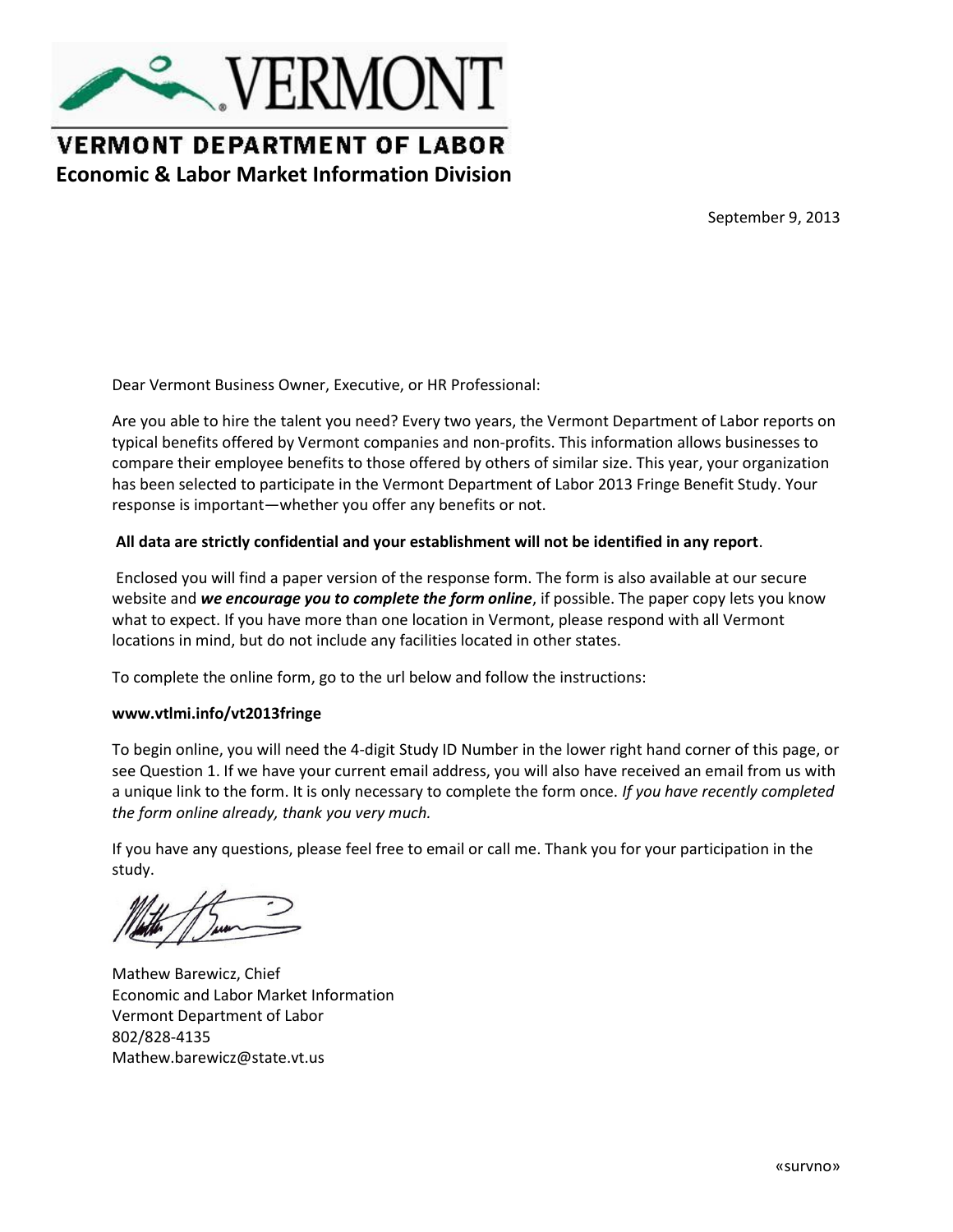

**VERMONT DEPARTMENT OF LABOR Economic & Labor Market Information Division**

# **2013 Fringe Benefit Study**

Welcome to the Vermont Department of Labor 2013 Fringe Benefit Study. Your participation is greatly appreciated. All responses are **CONFIDENTIAL**. Only aggregated results will be reported.

*Instructions:*

- 1) Answer and submit this form even if your firm does not offer benefits. The form may be returned in the self-addressed envelope included here. No postage is necessary. If you'd prefer you may also complete the response form online at: www.vtlmi.info/vt2013fringe If you have further questions please contact Reenie De Geus at (802) 828–4304 or email: reenie.degeus@state.vt.us or check the FAQ on the web page above.
- 2) Provide the most current information for all VERMONT locations of your firm, if possible. Use 2013 benefit plans.

If employer costs differ for different groups of workers, please report the costs that apply to the majority of workers, i.e. the most typical or common plan offered.

Thank you for your input.

#### **Please turn to Page 2 to begin.**

Mail to: Vermont Department of Labor Economic & Labor Market Information Division PO Box 488 Montpelier, VT 05601-0488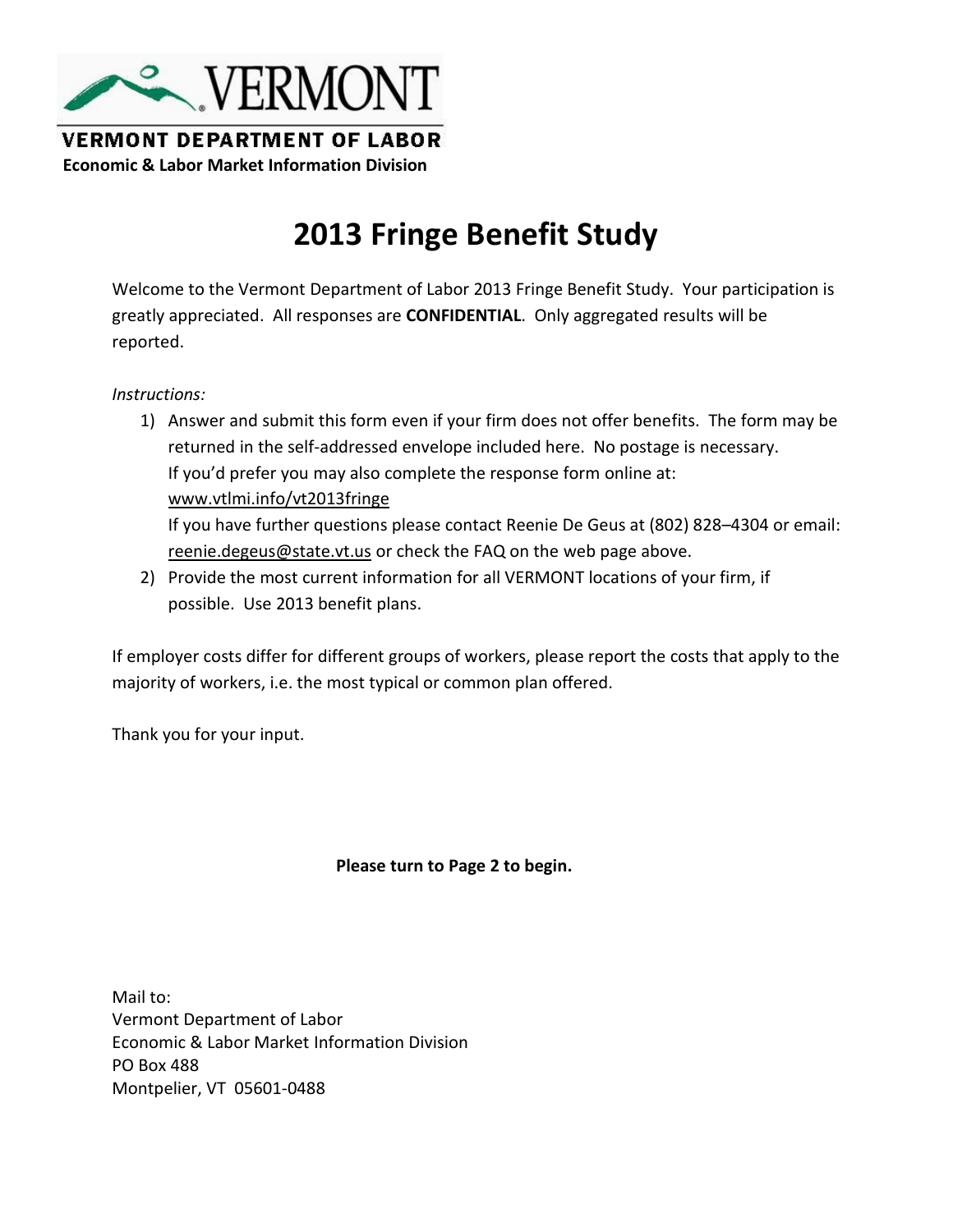**1. Four-digit Study ID number.** 

**«survno»**

**2. HOW MANY total employees do you have, including both full-time (at least 30 hours per week) and part-time (less than 30 hours per week), at your Vermont locations?**

**3. HOW MANY of your Vermont workers (from Question 2) are FULL-TIME? (at least 30 hours per week)**

**4. Does your firm OFFER health, life, or disability insurance as a benefit to employees?**

■ Yes (continue) ■ No (skip to question #16 on page 6)

**5. How many Full-Time Workers are OFFERED the following insurance programs?**

Medical insurance

Dental insurance

Vision insurance

Prescription drug coverage

Life insurance

Short-term disability insurance

Long-term disability insurance

| _____ |  |  |
|-------|--|--|
|       |  |  |
|       |  |  |
|       |  |  |

2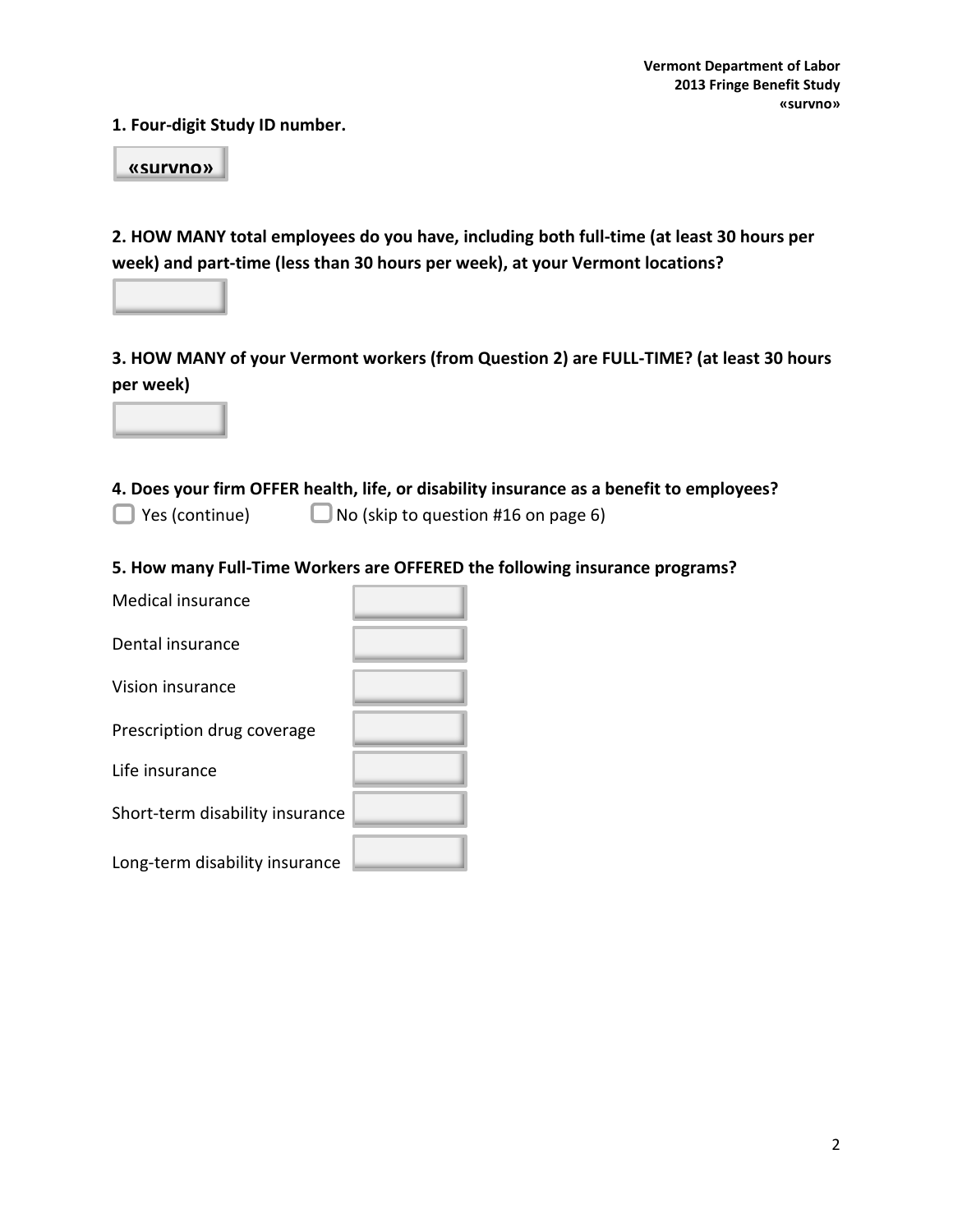#### **6. How many Full-Time Workers are ENROLLED in the following insurance programs?**

| <b>Medical insurance</b>        |  |
|---------------------------------|--|
| Dental insurance                |  |
| Vision insurance                |  |
| Prescription drug coverage      |  |
| Life insurance                  |  |
| Short-term disability insurance |  |
| Long-term disability insurance  |  |

#### **7. How long is the waiting period to enroll in medical insurance?**

Number of days. (If 1st of month after hire, use 15. If no waiting period, enter zero.)

#### **8. Which types of insurance PLANS does your firm offer? (Indicate for each type offered)**

|                                                         | Yes | Nο |
|---------------------------------------------------------|-----|----|
| Indemnity Coverage (Generally, full choice of provider) | O   |    |
| HMO or Managed Care plan                                |     |    |
| PPO (Preferred Provider Plan)                           | О   |    |
| POS (Point of Service plan)                             |     |    |
| Cafeteria benefits plan                                 | О   |    |
| HDHP (High Deductible Health Plan)                      | O   |    |
| <b>HSA (Health Savings Account)</b>                     |     |    |

#### **9. IF your firm offers a Health Savings Account, how much is your firm's annual contribution per employee?** r. ÷.

Dollar amount

 ---or--- Percent of wage

| \$ |  |   |
|----|--|---|
|    |  | % |

3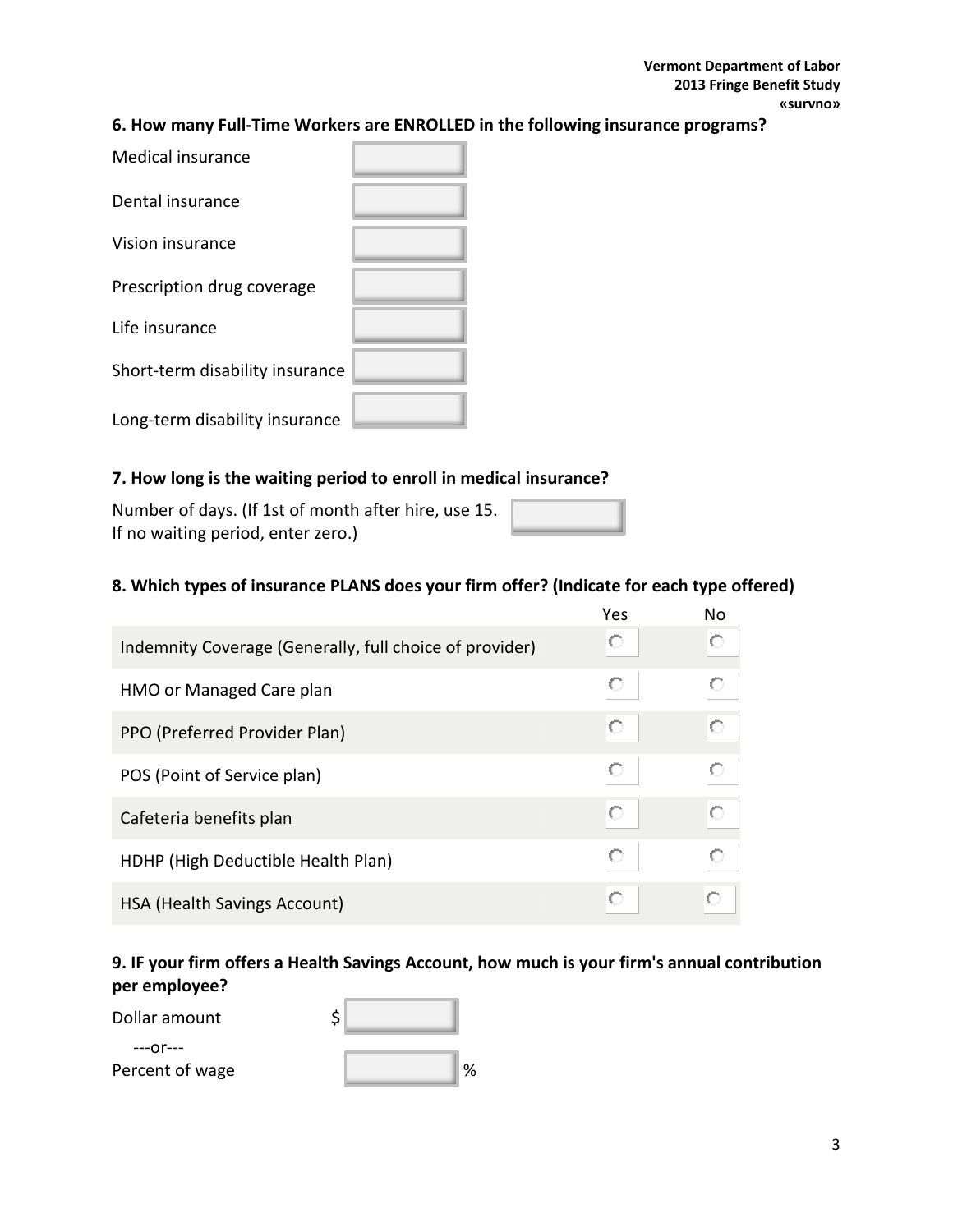## **10. What is the FIRM'S COST per enrolled Full-Time employee for health insurance PREMIUMS each month? (Use the most popular plan, if more than one.)**

| Single plan                        | per enrolled employee per month |
|------------------------------------|---------------------------------|
| Single $+1$ plan $\vert \xi \vert$ | per enrolled employee per month |
| Family plan                        | per enrolled employee per month |

## **11. For each plan offered, what is the annual DEDUCTIBLE PER PERSON?**

| <b>Indemnity Coverage</b>             | \$ |
|---------------------------------------|----|
| HMO or Managed Care plan              | \$ |
| PPO (Preferred Provider Plan)         | \$ |
| POS (Point of Service plan)           | \$ |
| Cafeteria benefits plan               | \$ |
| HDHP (High Deductible Health Plan) \$ |    |

#### **12. Approximately how many Full-Time employees are enrolled in each type of medical coverage?**  $-$

| Number in Single plan   |  |
|-------------------------|--|
| Number in Single+1 plan |  |
| Number in Family plan   |  |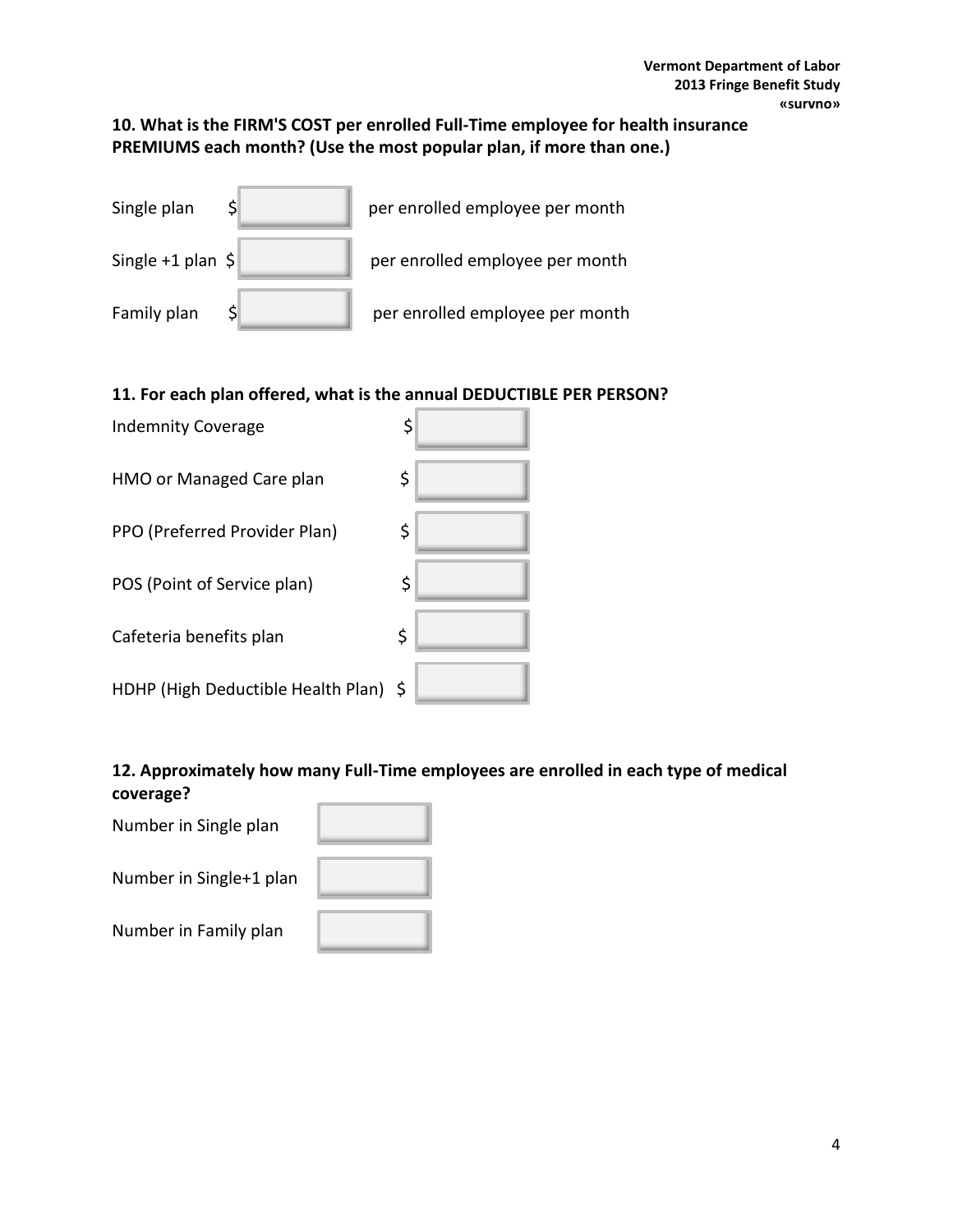#### **13. CHANGES**

#### **In the last five years, has your firm:**

|                                                                   | Add/ | Drop/<br>increase decrease | No.<br>Change |
|-------------------------------------------------------------------|------|----------------------------|---------------|
| Added or dropped medical coverage?                                |      |                            | O             |
| Changed deductibles, co-payments, or co-insurance rates?          |      |                            |               |
| Changed the percentage share of PREMIUMS paid by the<br>EMPLOYEE? |      |                            | O             |
| Comments:                                                         |      |                            |               |

**14. For each type of enrollment, what percentage of the medical insurance premium is paid by the EMPLOYER? If your firm offers multiple plans, please give the percentages for the most popular plan.**

Percent of *Single* premium paid by employer Percent of *Single+1* premium paid by employer Percent of *Family* premium paid by employer

| $\%$ |
|------|
| $\%$ |
| %    |

#### **15. Do you offer medical insurance coverage to Part-Time employees?**

- $\Box$  Yes, and the employer contribution is the same as for full-time workers
- Yes, but the firm pays a smaller share of the cost than for full-time workers
- $\Box$  Yes, part-time workers may enroll, but the firm does not contribute to the cost

 $\Box$  No

*Please continue on page 6…*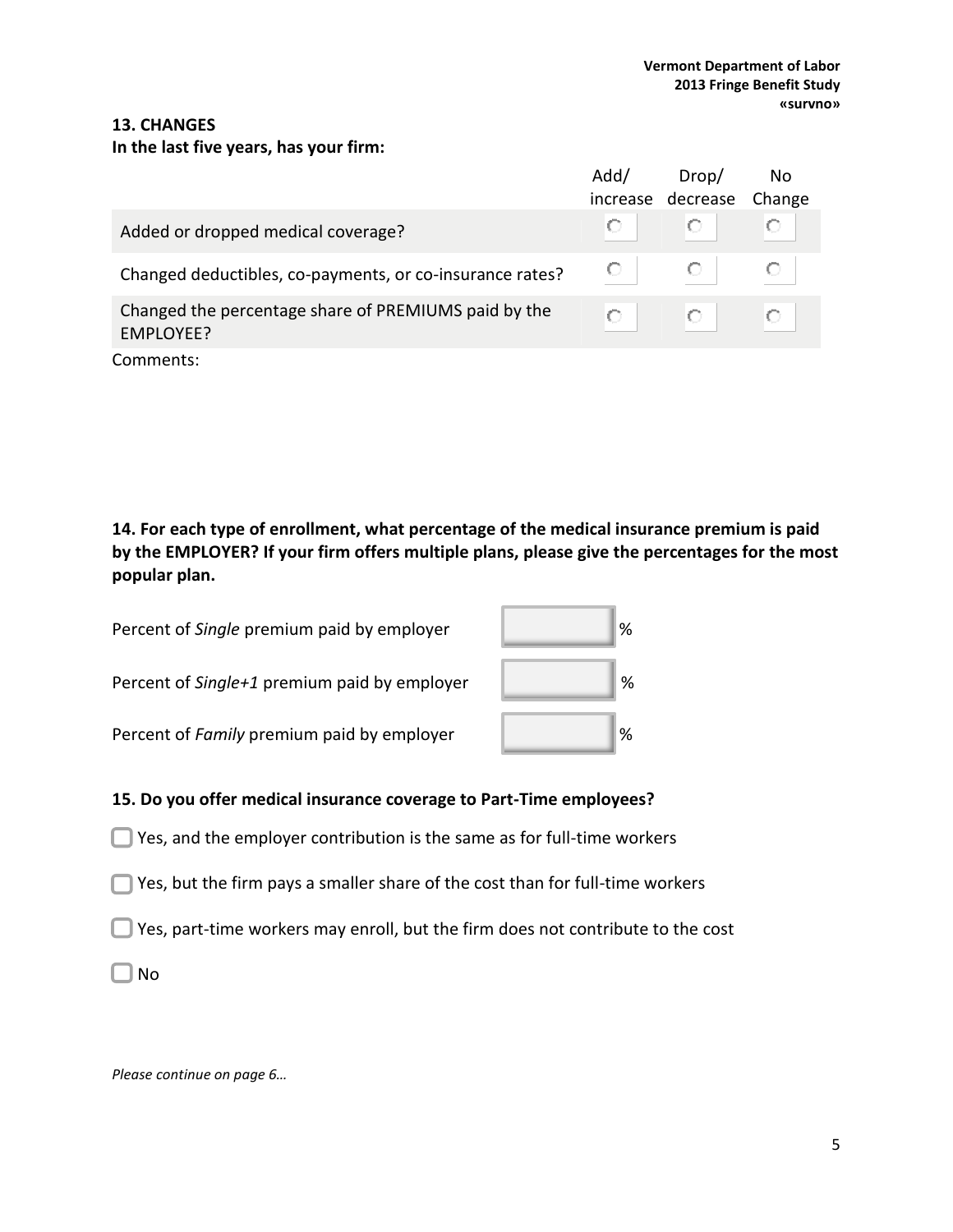#### **16. How many paid holidays per year does your firm offer to Full-Time employees?**



### **17. Does your firm offer paid leave to Full-Time workers?**

 $\Box$  Yes (continue)  $\Box$  No (skip to question #22 on the next page)

#### **18. If your firm offers paid leave, is it in the form of separate vacation/sick/personal leave, or is it consolidated leave?**

- Separate types (go to question #19)
- Consolidated (skip to question #20)

#### **19. Number of paid leave days per year for Full-Time workers (enter zero if none)**

| Vacation days (after 1 yr)  |  |
|-----------------------------|--|
| Vacation days (after 5 yrs) |  |
| Sick days (after 1 yr)      |  |
| Sick days (after 5 yrs)     |  |
| Personal days (after 1 yr)  |  |
| Personal days (after 5 yrs) |  |
|                             |  |

#### **20. Number of paid leave days per year for Full-Time workers (skip if not offered)**

| Consolidated leave days (after 1 yr) |  |
|--------------------------------------|--|
|                                      |  |

Consolidated leave days (after 5 yrs)

#### **21. Does your firm offer any kind of paid leave to Part-Time workers?**

 $\Box$  Yes  $\Box$  No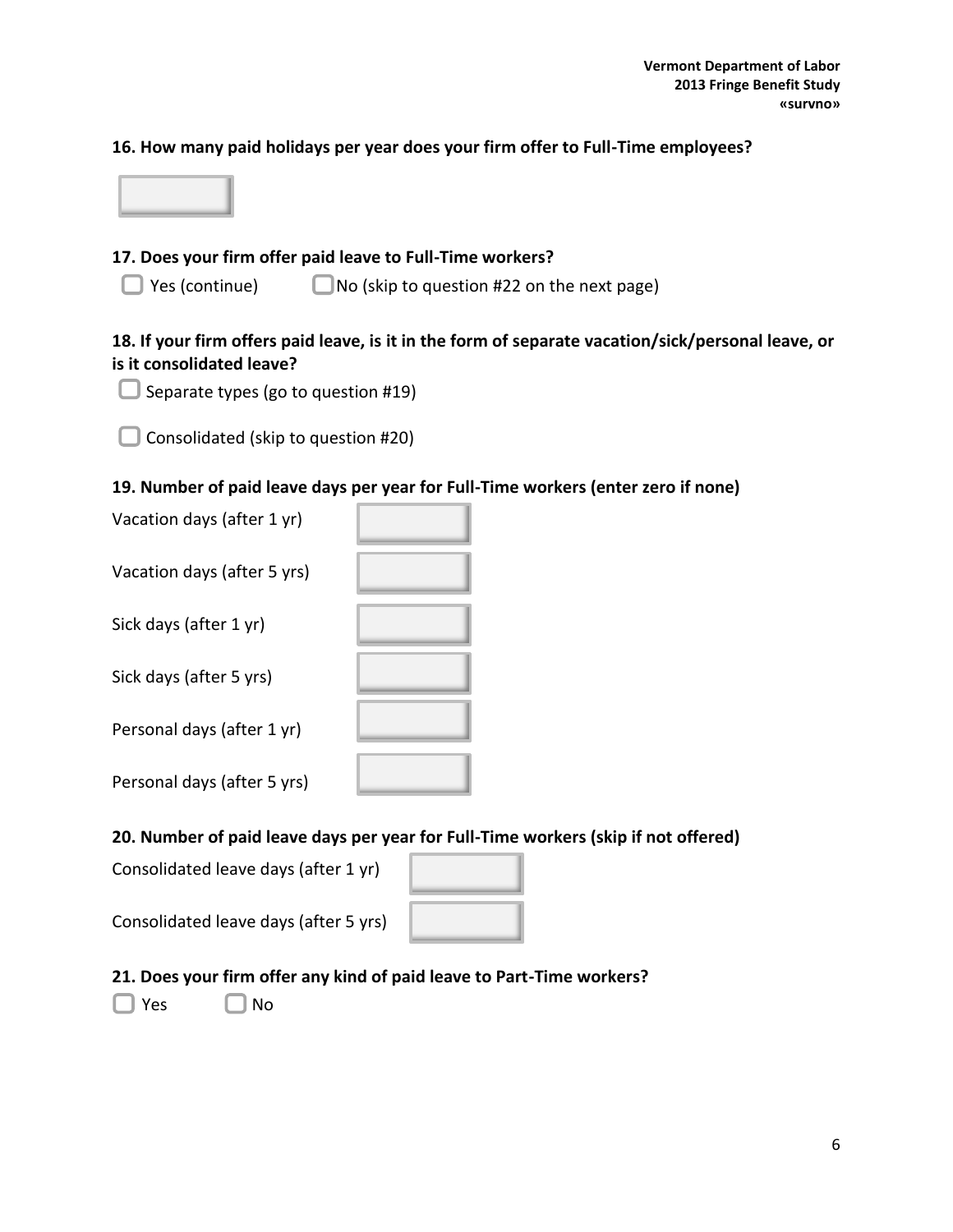### **22. Does your firm offer a retirement plan with employer contributions?**

■ Yes (continue) ■ No (skip to question #26 below)

#### **23. How many Full-Time workers are OFFERED a retirement plan?**



#### **24. How many Full-Time workers are ENROLLED in a retirement plan?**



#### **25. Among enrolled Full-Time workers, what is the average or typical dollar contribution to the retirement plan BY THE FIRM?**

| Dollar amount   |   |
|-----------------|---|
| —∩r—            |   |
| Percent of wage | % |

#### **26. Does your firm offer any of the following education-related benefits?**

|                                 | Yes | No |
|---------------------------------|-----|----|
| Tuition reimbursement           | О   | O  |
| Tuition advance                 | O   | O  |
| Paid time off to attend classes | О   | O  |
| Other (please specify/comment)  |     |    |

*Please continue on page 8…*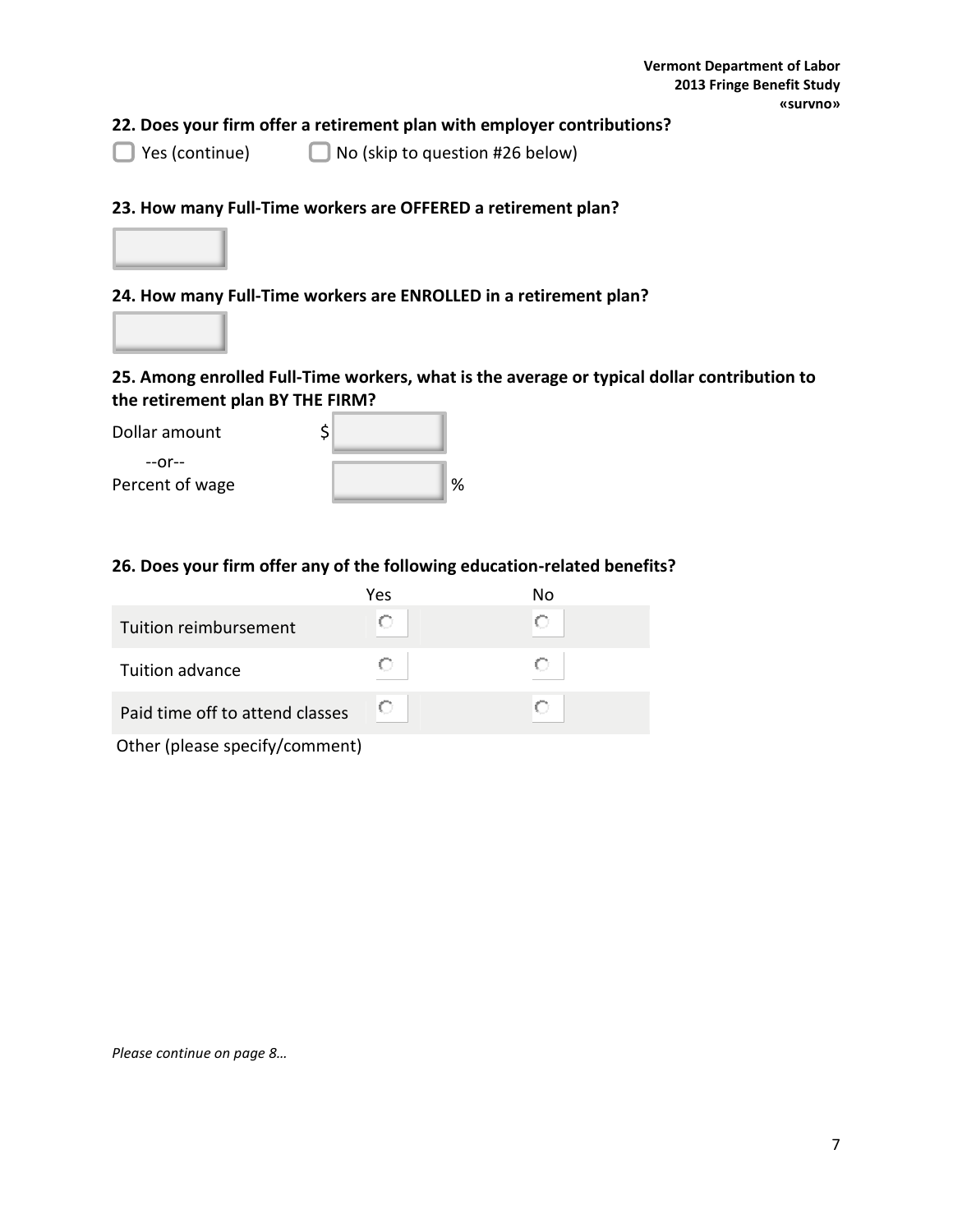#### **Vermont Department of Labor 2013 Fringe Benefit Study «survno»**

#### **27. Does your firm offer any of the following benefits?**

|                                                                                         | Yes | No |
|-----------------------------------------------------------------------------------------|-----|----|
| Child care? (e.g. on- or off-site daycare, reimbursements, etc.)                        | O   | О  |
| Elder care? (e.g. placement assistance, etc.)                                           | О   | О  |
| Non-production bonuses? (e.g. hiring, signing, year-end, attendance, etc.)              | O   | О  |
| Flexible Spending Accounts? (pre-tax setaside from paychecks for<br>qualified expenses) | O   | О  |
| Telecommuting?                                                                          | O   | О  |
| Transportation subsidy? (bus, carpool, etc.)                                            | О   |    |
| Health club subsidy?                                                                    | O   | O  |
| EAP services (Employee Assistance Program)<br>Other (optional comments)                 | О   | О  |

*The Vermont Department of Labor is currently conducting research about the prevalence of jobs related to conserving energy, reducing waste and limiting resource use. Questions 28-30 address this topic:*

**28. How many employees are tasked with efforts to conserve energy, reduce waste, or limit resource use as their PRIMARY responsibility?**

**29. How many employees are tasked with efforts to conserve energy, reduce waste, or limit resource use as A PORTION their responsibilities?**

**30. Would you be interested in participating in a brief 5-minute survey about these practices? If you answer 'yes,' someone from the Vermont Dept. of Labor will contact you in 7 to 10 business days.**

 $\Box$  Yes  $\Box$  No